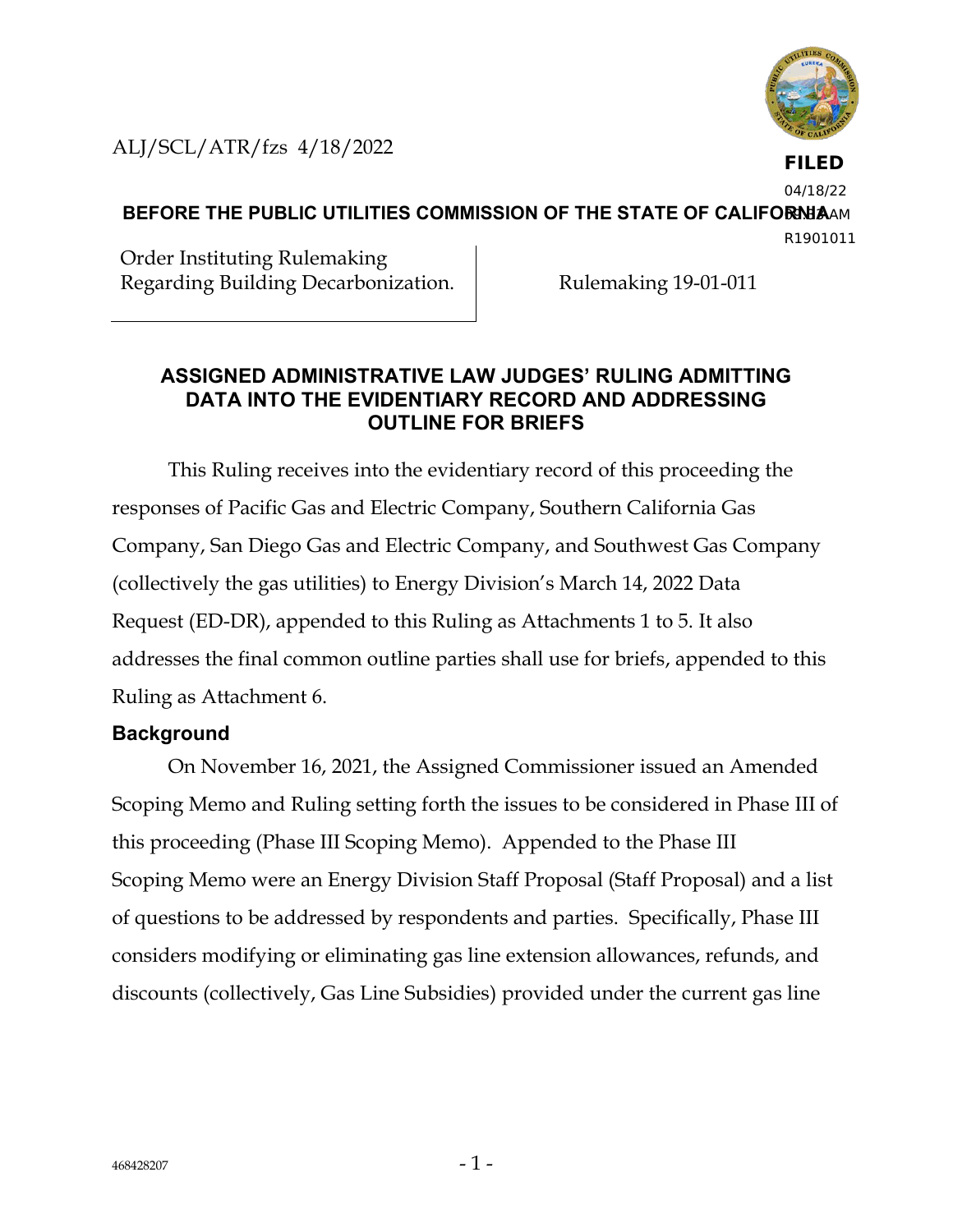extension rules. <sup>1</sup> Parties filed comments and reply comments on both the Staff Proposal and list of questions in the Phase III Scoping Memo on December 20, 2021, and January 10, 2022, respectively.

Upon review of parties' comments and reply comments, the Commission found that clarifications and more information were needed to resolve the Phase III issues. Therefore, on January 28, 2022, the Assigned Administrative Law Judges (ALJs) issued a Ruling (ALJ Ruling 1) seeking clarification of parties' positions along with further information and evidence regarding the Phase III issues. <sup>2</sup> On February 22, 2022, parties filed comments on ALJ Ruling 1. However, there was still a data gap in parties' comments.

Therefore, on March 14, 2022, Energy Division staff issued the ED-DR to the gas utilities to fill in the remaining data gaps regarding expenditure data on the Gas Line Subsidies. On March 22, 2022 the Assigned ALJs issued another Ruling (ALJ Ruling 2) to (a) inform parties of the ED-DR, (b) direct the gas utilities to verify and serve their responses to the ED-DR on the service list by April 4, 2022, (c) provide an opportunity for parties by April 11, 2022 to comment on the gas utilities' responses to the ED-DR (given that "the Commission may

Gas Rules 20 and 21 for:

SoCalGas at [https://tariff.socalgas.com/regulatory/tariffs/tm2/pdf/20.pdf,](https://tariff.socalgas.com/regulatory/tariffs/tm2/pdf/20.pdf) [https://tariff.socalgas.com/regulatory/tariffs/tm2/pdf/21.pdf\)](https://tariff.socalgas.com/regulatory/tariffs/tm2/pdf/21.pdf).

<sup>1</sup> Gas Rules 15 and 16 for:

PG&E at [https://www.pge.com/tariffs/assets/pdf/tariffbook/GAS\\_RULES\\_15.pdf,](https://www.pge.com/tariffs/assets/pdf/tariffbook/GAS_RULES_15.pdf) SDG&E at [https://tariff.sdge.com/tm2/pdf/GAS\\_GAS-RULES\\_GRULE15.pdf,](https://tariff.sdge.com/tm2/pdf/GAS_GAS-RULES_GRULE15.pdf) and Southwest Gas Corporation at [https://www.swgas.com/1409184638489/rule15.pdf;](https://www.swgas.com/1409184638489/rule15.pdf)

Note: Rule 15/20 pertains to gas distribution main extensions and Rule 16/21 pertains to gas service line extensions.

<sup>2</sup> Assigned Administrative Law Judges' Ruling Seeking Clarification and Additional Information, January 28, 2022,

https://docs.cpuc.ca.gov/SearchRes.aspx?DocFormat=ALL&DocID=445638734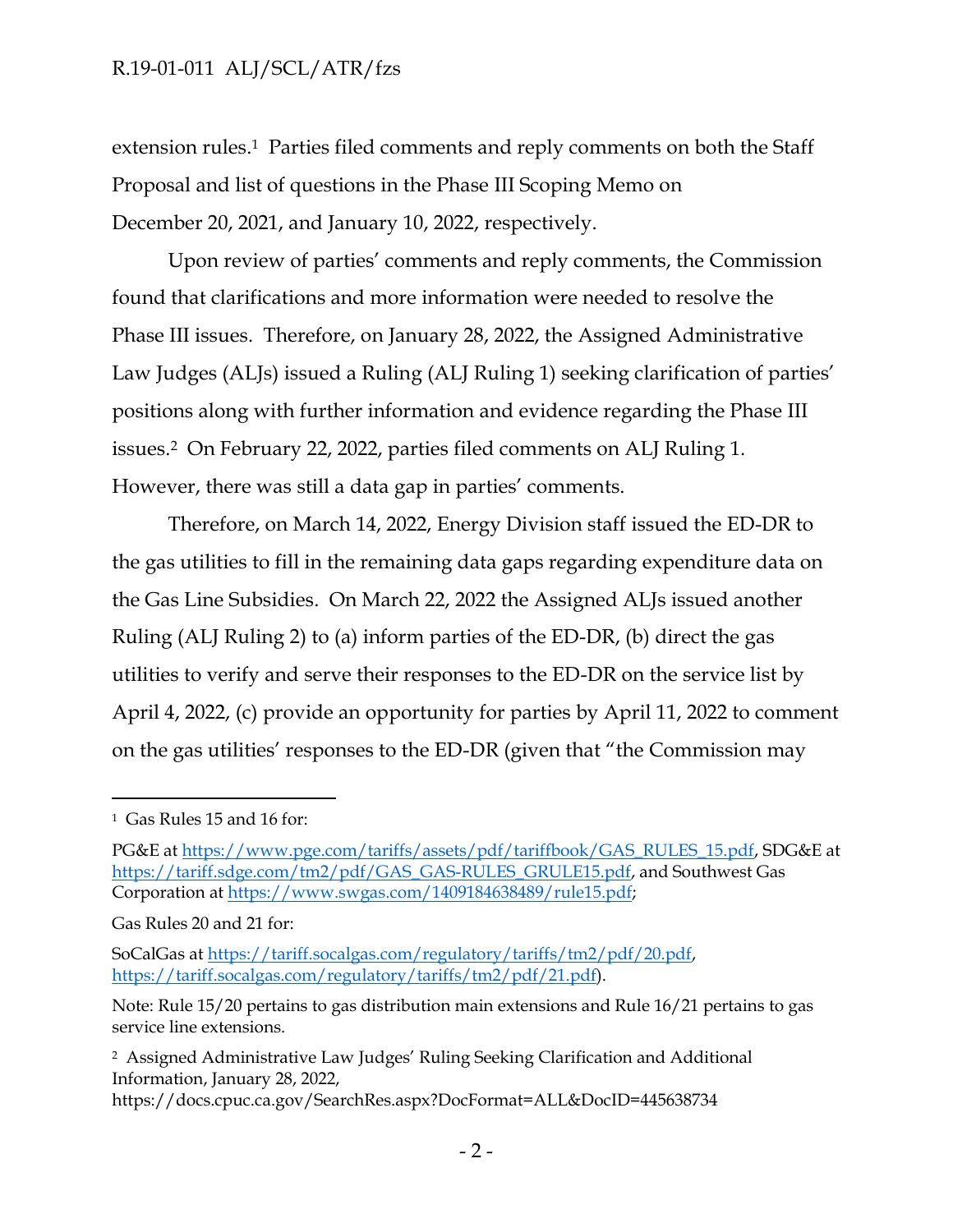consider admitting the data into the record"3), (d) update the schedule for the remainder of this proceeding to accommodate the receipt of the additional information and (e) provide for the filing of briefs and submission of the matter for Commission decision. Parties were asked to make all reasonable efforts to agree on a common outline for briefs, which one of the respondents would serve on the service list by April 13, 2022. If parties were unable to agree to a common outline, ALJ Ruling 2 directed that disputes be brought to the ALJs for resolution and the ALJs could modify the outline as needed.

On April 4, 2022, the gas utilities provided their responses to the ED-DR. On April 11, 2022, Clean Energy filed comments to the gas utilities' responses to the ED-DR. On April 13, 2022, the gas utilities filed a pleading with the proposed common outline for the briefs and a request for the ALJs to resolve a disagreement among the parties on whether the briefs should include legal issues only or also include policy issues.

#### **Discussion**

The data provided by the gas utilities in response to the ED-DR is important data that may greatly assist the Commission in resolving the Phase III issues. There were no party comments in opposition to receiving the data. As a result, this Ruling receives into the evidentiary record the gas utilities' responses to the ED-DR, appended as Attachments 1 to 5.

This Ruling also provides clarification regarding the common outline and whether briefs should be limited to legal issues. The purpose of briefs is for each party to have the opportunity to state its final position on each issue within the scope of this proceeding and make a compelling showing based on the record as

<sup>3</sup> March 22, 2022 ALJ Ruling at 3.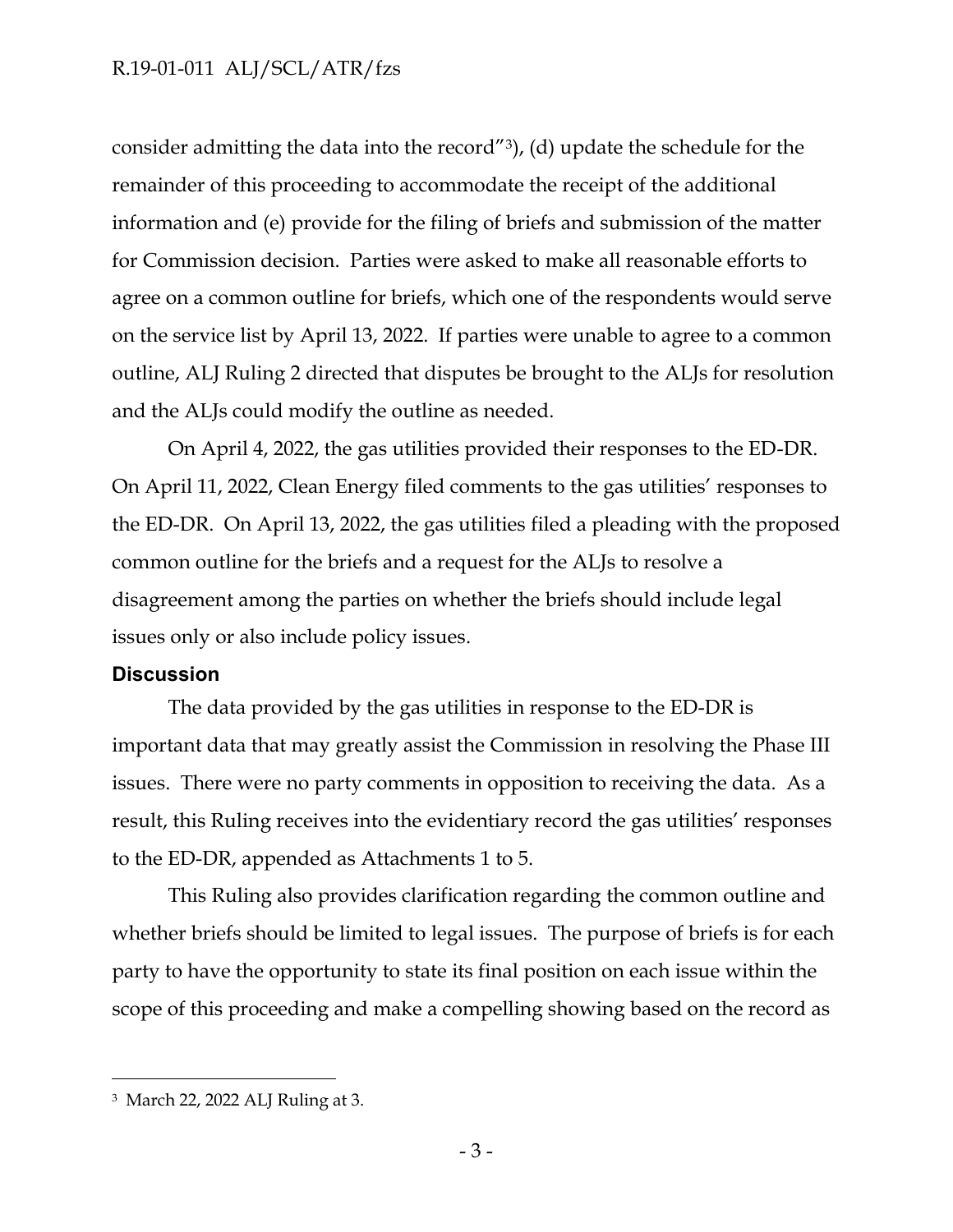to why the Commission should adopt the party's position. Each party does this by taking the facts and expert opinions in the record and applying the law and policy considerations to support its position.

The common outline must not be so narrow as to restrict parties to only "legal" issues. Rather, it must contain an opportunity for each party to reasonably address everything the party believes is necessary on all Phase III issues while doing so in a common format.

Therefore, to promote consistency and easy identification of issues, parties should use the common outline adopted herein. A party may leave a section blank if they have no comments pertaining to that issue. If necessary, a party may add one or more subsections within Section 5 ("Other") if their positions on the issues have not been fully covered in prior sections. A party recommending modification to any gas line extension rule must cite within the brief to its specifically worded recommendation within the record, or include the recommendation as an appendix to the brief. The common outline is included in Attachment 6.

**IT IS RULED** that the gas utilities' responses to the ED-DR are admitted into the evidentiary record, appended as Attachments 1 to 5. Additionally, parties shall use the common outline for filing and serving briefs, appended as Attachment 6.

Dated April 18, 2022, at San Francisco, California.

Ava Tran Administrative Law Judge

 /s/ AVA TRAN /s/ SCARLETT LIANG-UEJIO Scarlett Liang-Uejio Administrative Law Judge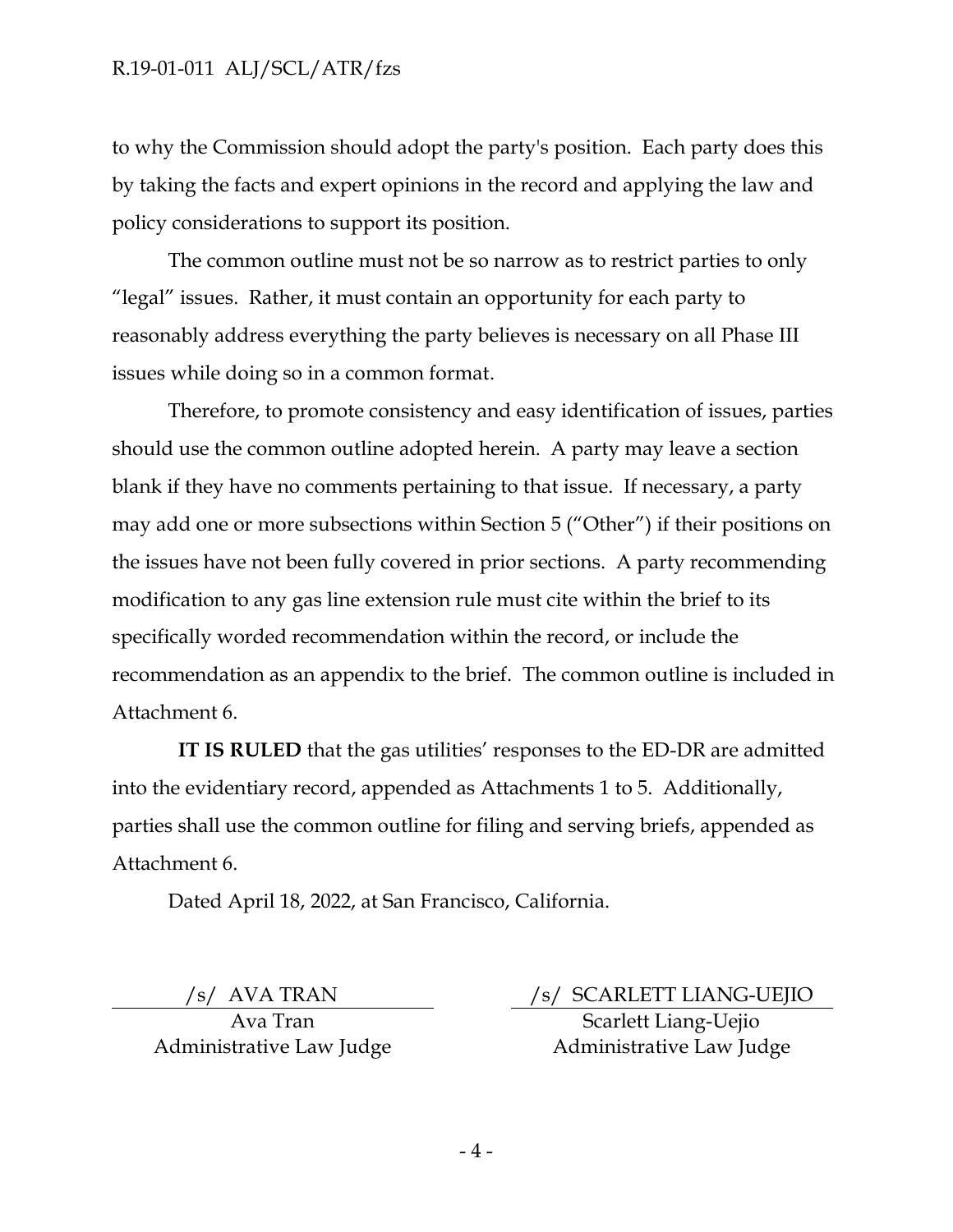## **ATTACHMENT 1-5**

## **END OF ATTACHMENT 1-5**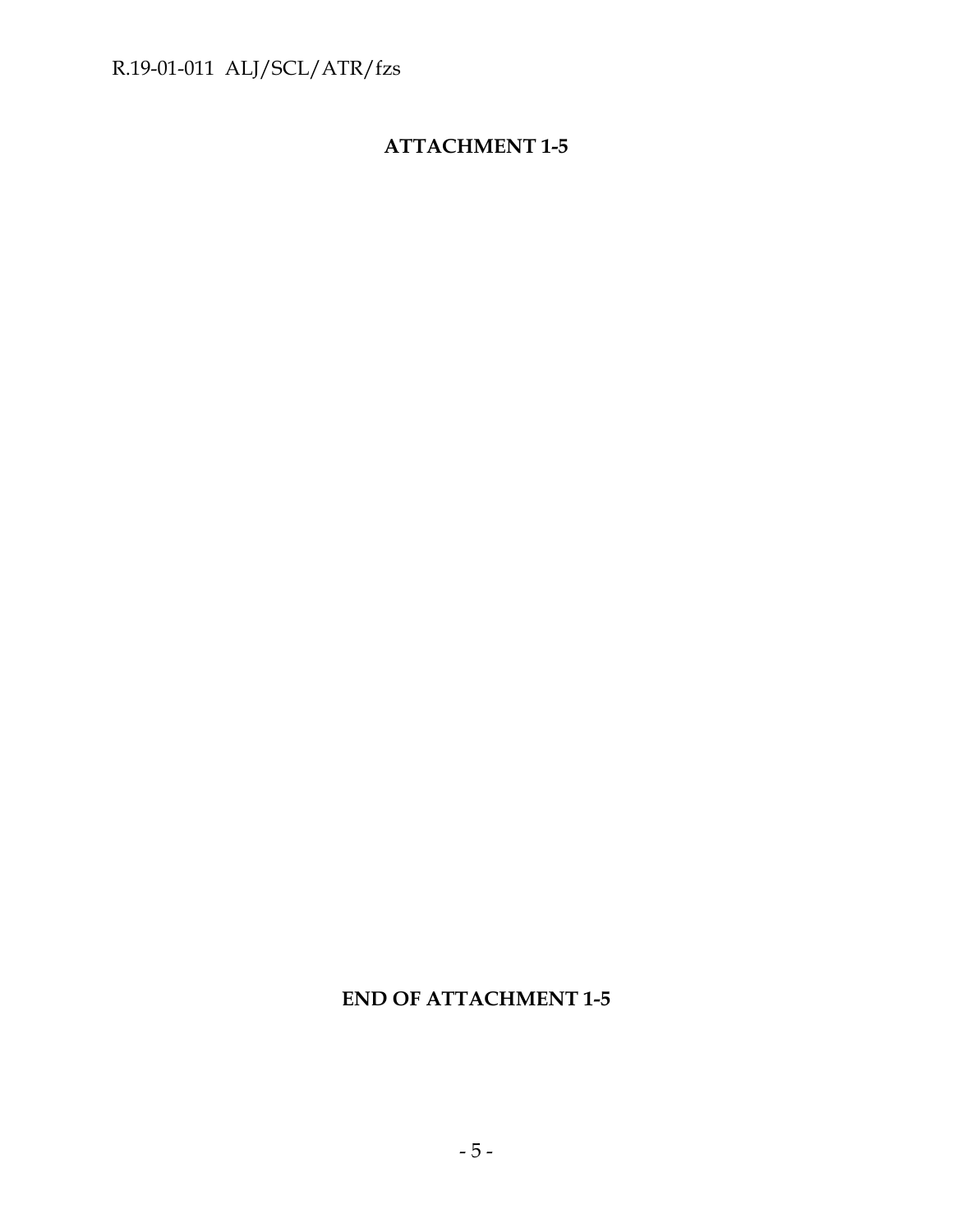## **ATTACHMENT 6**

### **OUTLINE FOR BRIEFS**

- 1. Introduction
- 2. Legal Standard and Regulatory Background
- 3. Party Position (with Supporting Rationale) on the Elimination or Modification of Gas Line Extension Allowances, Refunds, and/ or Discounts (collectively Gas Line Subsidies) for Residential Customers
- 4. Party Position (with Supporting Rationale) on the Elimination or Modification of Gas Line Subsidies for Non-Residential Customers including but not limited to the following alternate proposals from parties:
	- a. Exceptions for Projects that Provide "Environmental and Financial Benefits" (Joint Utilities Proposal)
	- b. Exceptions for Small Businesses (SBUA Proposal)
	- c. Maintaining Existing Gas Line Subsidies to Focus on Short Lived Climate Pollutants (Clean Energy Proposal)
	- d. New Methodology for Calculating and Applying Gas Line Subsidies (PG&E Proposal)
- 5. Party Position (with Supporting Rationale) on Findings the Commission Should Make Pursuant to Public Utilities Code Section 783:
	- a. Public Utilities Code Section 783(b)(1).
	- b. Public Utilities Code Section 783(b)(2).
	- c. Public Utilities Code Section 783(b)(3).
	- d. Public Utilities Code Section 783(b)(4).
	- e. Public Utilities Code Section 783(b)(5).
	- f. Public Utilities Code Section 783(b)(6).
	- g. Public Utilities Code Section 783(b)(7).